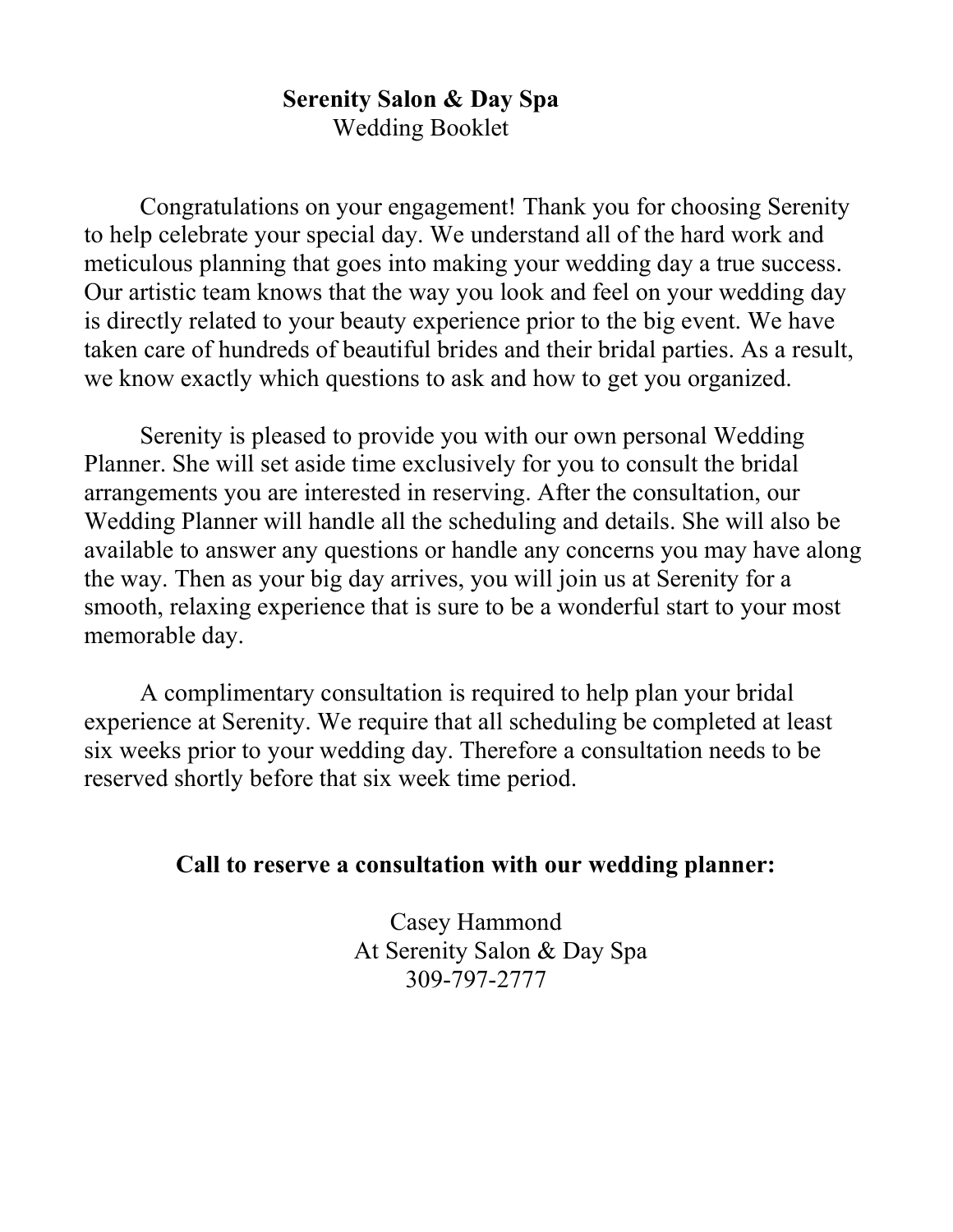# Serenity Salon & Day Spa Wedding Booklet

We require that your Trial Up-Do be scheduled two or three weeks prior to your wedding day. It can be scheduled in half hour to full hour increments for hair and an additional half hour for make-up.

# You will need five items for your Trial Up-Do:

1. Your head piece 2. A photo of your dress 3. Hairstyle ideas 4. Your hair shampooed and dried 5. Wear a button down shirt

On the following page is a Bridal Menu listing additional services that we provide for Brides and their Wedding party. Please browse through it and decide if there are any other services you would like to have scheduled the day of your consultation whether it is for you or members of the party.

As a part of our Wedding Agreement that you will be filling out with our Wedding Planner, Serenity requires your credit card information to hold your reservations. We do ask that should there be a need to adjust or cancel any appointments, all changes are made 72 hours in advance of the appointment date. If any changes or cancellations are made with less than 72 hours notice, the entire cost of the adjusted or canceled service(s) will be placed on the credit card. We must also ask that at the time of your consultation, you provide a down payment of \$100.00.

# \* A 15% gratuity will be added on parties of 4 or more.

Thank you for taking the time to read over our Wedding Booklet and fill in the needed information. We will be looking forward to your consultation and working with you to make your wedding day beautiful and a success.

### Serenity Salon & Day Spa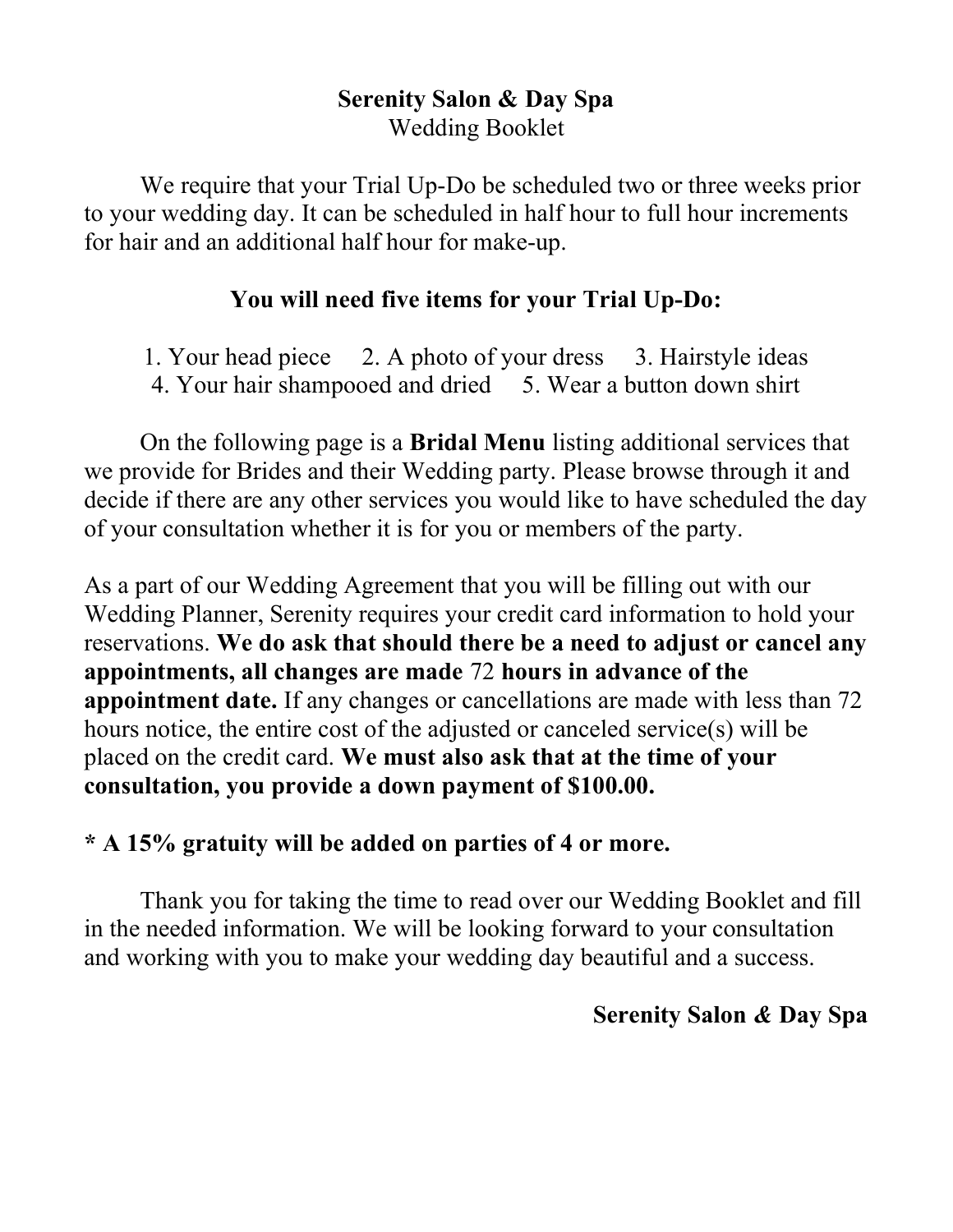## Serenity Salon & Day Spa Pre-Consultation Information

When visiting Serenity for your complimentary consultation, please be prepared to provide us with the following information.

# Names and services desired:

| <b>Name</b> (First and Last)     | Hair length         | Make-Up? | Nails? | Massage? |
|----------------------------------|---------------------|----------|--------|----------|
| 1.                               | Short/Shoulder/Long | Yes/No   | Yes/No | Yes/No   |
| 2.                               | Short/Shoulder/Long | Yes/No   | Yes/No | Yes/No   |
| 3.                               | Short/Shoulder/Long | Yes/No   | Yes/No | Yes/No   |
| 4.                               | Short/Shoulder/Long | Yes/No   | Yes/No | Yes/No   |
|                                  | Short/Shoulder/Long | Yes/No   | Yes/No | Yes/No   |
| 6.                               | Short/Shoulder/Long | Yes/No   | Yes/No | Yes/No   |
| 7.                               | Short/Shoulder/Long | Yes/No   | Yes/No | Yes/No   |
| 8.                               | Short/Shoulder/Long | Yes/No   | Yes/No | Yes/No   |
| 9.                               | Short/Shoulder/Long | Yes/No   | Yes/No | Yes/No   |
| 10.                              | Short/Shoulder/Long | Yes/No   | Yes/No | Yes/No   |
| <b>Mother of the Bride</b>       |                     |          |        |          |
|                                  | Short/Shoulder/Long | Yes/No   | Yes/No | Yes/No   |
| <b>Mother of the Groom</b>       |                     |          |        |          |
|                                  | Short/Shoulder/Long | Yes/No   | Yes/No | Yes/No   |
| Children that are in the wedding |                     |          |        |          |
|                                  | Short/Shoulder/Long | Yes/No   | Yes/No | Yes/No   |
|                                  | Short/Shoulder/Long | Yes/No   | Yes/No | Yes/No   |

Everyone should have their hair shampooed and dried and wearing a button down shirt the day of services.

A Trial Up-Do is a perfect way for you to discover the exact look you want for your wedding day. It's also a perfect opportunity for you to be introduced to the member of the design team that will be creating your hair the day of the wedding. It will give you the opportunity to combine your ideas and grow comfortable with each other.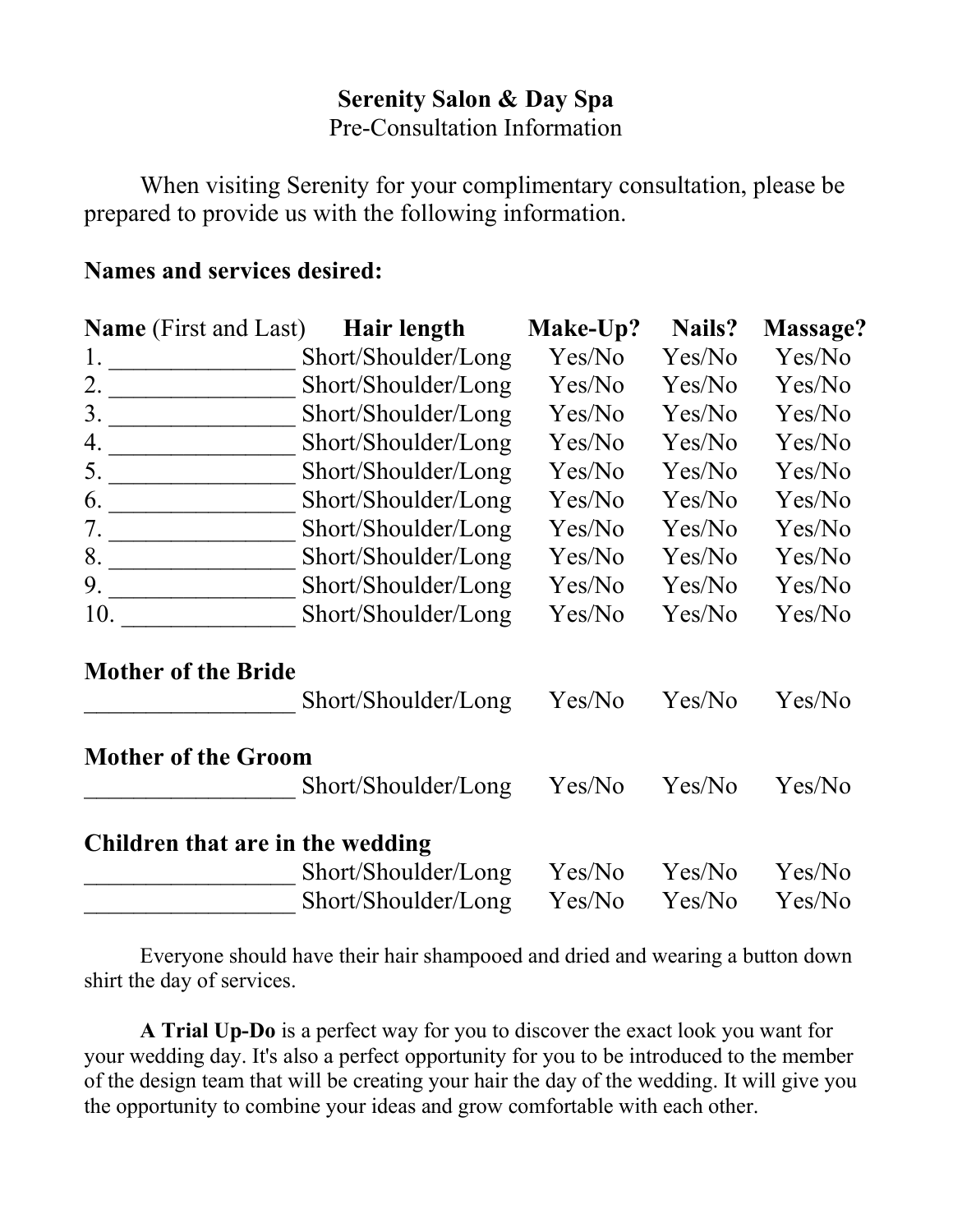# Serenity Salon & Day Spa Bridal Menu

| <b>Trial Up-Do for Bride</b>                                                  | Minimum \$60.00          |  |  |  |
|-------------------------------------------------------------------------------|--------------------------|--|--|--|
|                                                                               | (per hour of practicing) |  |  |  |
| <b>Special Occasion Up-Do for Bride</b>                                       | $$60.00 \& Up$           |  |  |  |
| Kids Up-Do $(10 \&$ Under)                                                    | \$35.00                  |  |  |  |
| <b>Bridal Make-Up Application</b>                                             | \$45.00                  |  |  |  |
| <b>Eyebrow Waxing</b>                                                         | $$15.00 \& Up$           |  |  |  |
| <b>Classic Manicure</b>                                                       | \$27.00                  |  |  |  |
| <b>Classic Pedicure</b>                                                       | \$46.00                  |  |  |  |
| <b>Spa Manicure</b>                                                           | \$32.00                  |  |  |  |
| <b>Spa Pedicure</b>                                                           | \$51.00                  |  |  |  |
| <b>Serenity Special Manicure</b>                                              | \$37.00                  |  |  |  |
| <b>Serenity Special Pedicure</b>                                              | \$58.00                  |  |  |  |
| <b>Gel Manicure</b>                                                           | \$40.00                  |  |  |  |
| <b>Polish Change</b>                                                          | \$10.00                  |  |  |  |
| *\$8.00 add-on to any service if you would like to add a French style polish. |                          |  |  |  |
| <b>One Hour Massage</b>                                                       | \$70.00                  |  |  |  |